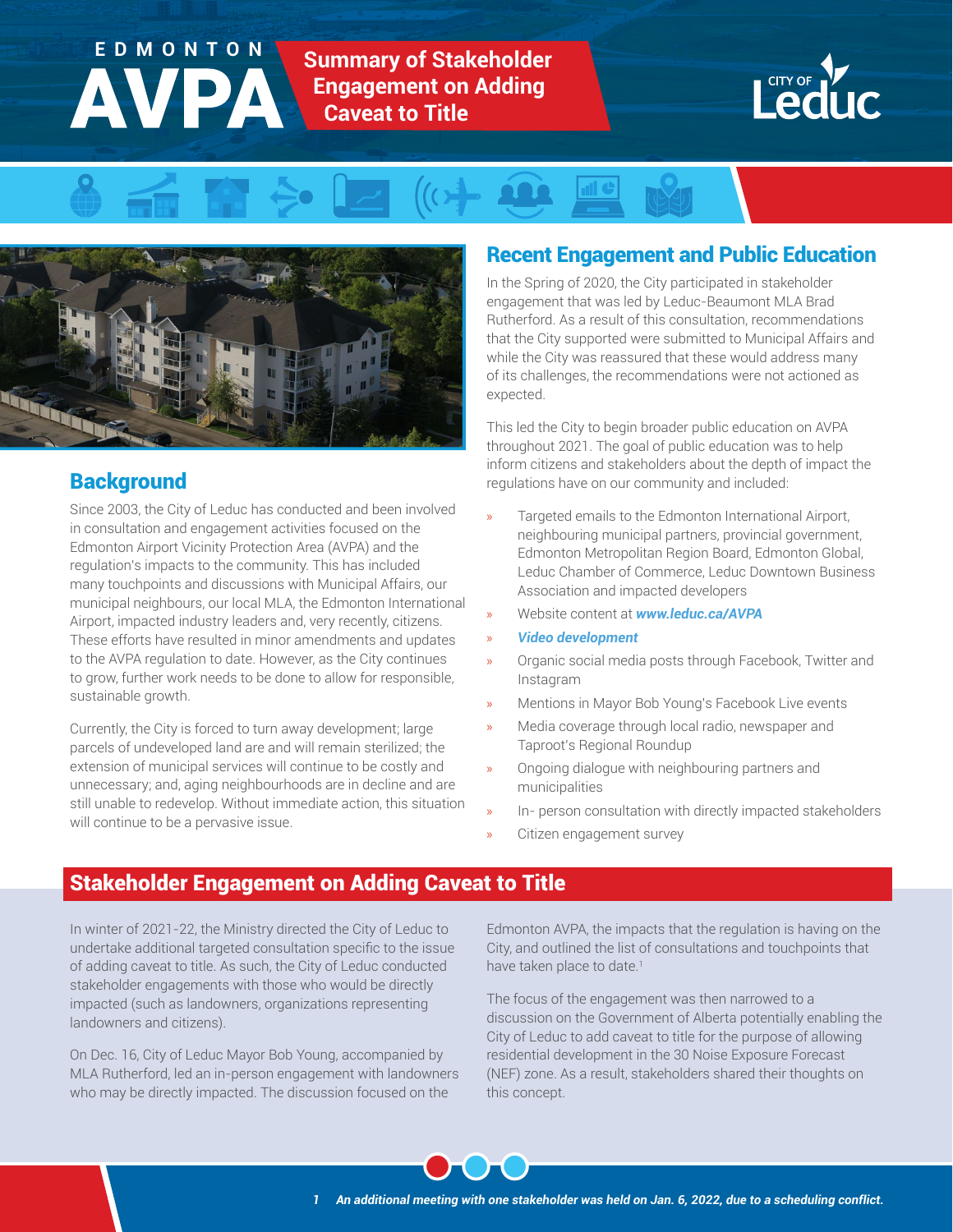

## **Support for caveat on title**

Stakeholders expressed that having caveats on title is a process that already occurs for many of their existing developments, without impacting them. It was overwhelmingly clear that adding caveat to title in this case was a non-issue for stakeholders. Another resounding theme that was heard was the important economic benefits (i.e., significant job creation) that would be realized if large parcels of land, currently considered sterilized, were able to be developed. Consensus around the room was if adding caveat to title was the process to enable this development, they would be in full support.

#### *By way of the consultation, stakeholders also identified the following themes and thoughts:*

## **Economic development and growth**

Stakeholders expressed real optimism about potential changes that would allow them to begin development in Spring 2022. Many pointed to the significant job creation that opening up the lands would generate especially in a time of economic recovery that Alberta is in dire need of. It was felt that Leduc, being positioned adjacent to the Edmonton International Airport, has enormous potential and building the City to support airport operations makes logical sense.

#### **Frustration with infringed upon landowner rights**

The consultation unveiled a shared sentiment that stakeholders were frustrated with the encroachment on their rights as landowners. This included a discussion about the City turning away countless permits for development in order to comply with the antiquated regulation; a landowner having to move a development eight feet to accommodate the regulation which resulted in costly changes including delays in development; and, expressions of confusion over why the Edmonton International Airport is able to develop while private citizens and landowners are not permitted to undergo the very same development.

### **Support for reducing unnecessary bureaucratic red tape**

In a time when the provincial government is committed to reducing red tape, some felt that making amendments to the regulation would solidify and demonstrate real progress on this promise.



*A caveat on title for this purpose is a non-issue for the Urban Development Institute ( UDI) and would allow for large parcels of land, currently considered sterilized, to be developed.*

> Alessandra Bruni, UDI Chair, Leduc Regional Committee

*If residential land uses were permitted and market conditions were favourable, we estimate that we would invest between \$75 and \$80 Million to service these lands over a 10 to 15 year horizon. This does not take into consideration the investment from homebuilders and commercial developers, or any economic multipliers that would be realized by employment and permanent population growth generated over that timeline.*

Qualico Communities Edmonton

#### **Support for amendments to the Edmonton AVPA**

When stakeholders gained a deeper understanding of the amendments the City has been advocating for, and the subsequent recommendations put forth by MLA Rutherford to Municipal Affairs, they voiced support and asked what more they could do to help these efforts.

#### **Expedited timing on a resolution**

Some stakeholders spoke about wanting to break ground this coming construction season if the amendments were to occur and pushed the City to do what it takes to make this happen quickly. Stakeholders also commented that a resolution on amendments would mean increased stability for their land use planning and would allow them to plan for and begin timeconsuming administrative processes. It was clear that the lack of stability and predictability surrounding this issue has led to loss of development opportunity which has impacted their bottom line.